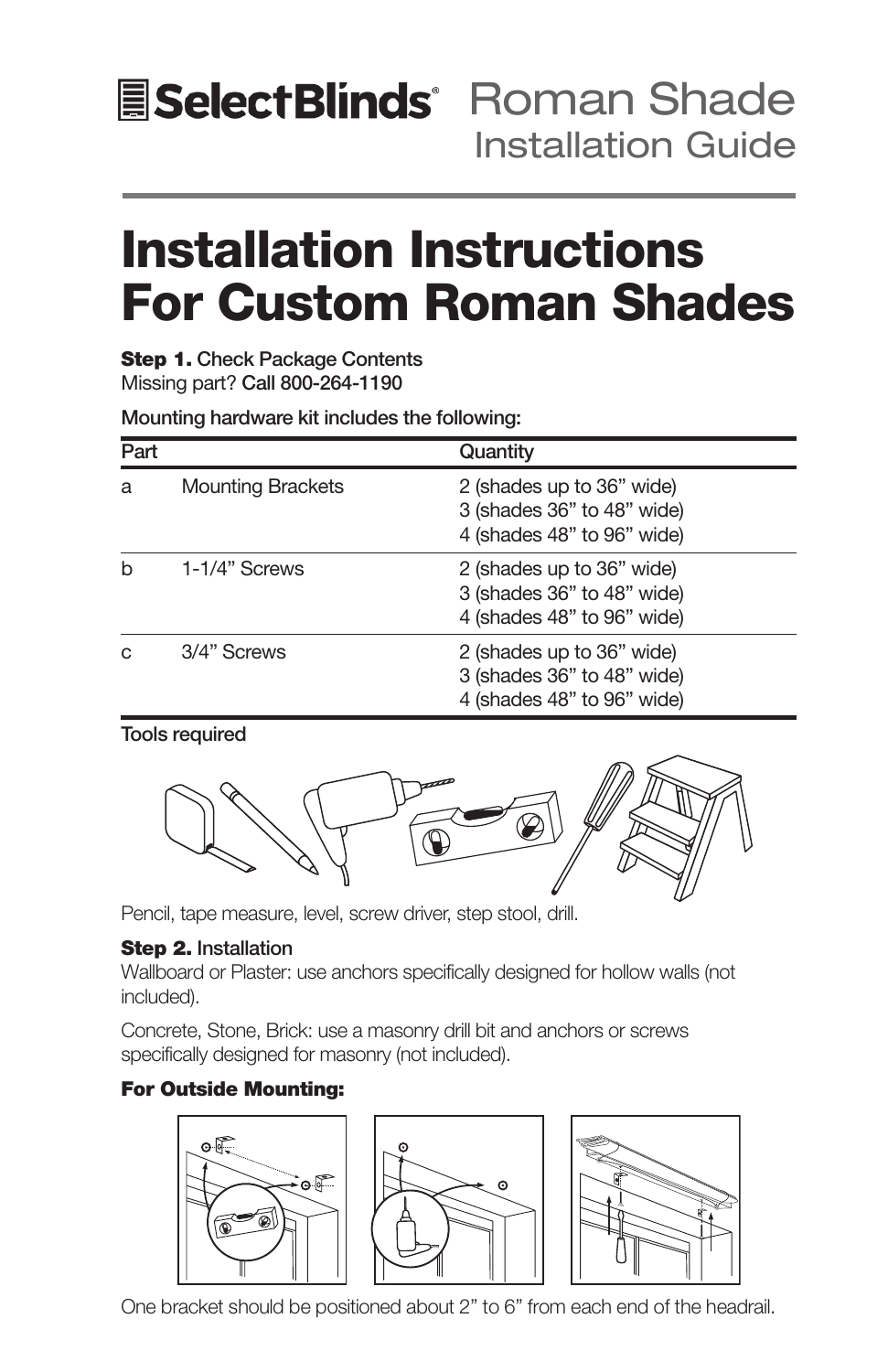For wider shades that require 3 or 4 brackets, these should be spaced evenly between the two outermost brackets.

The brackets must be level. Use a Spirit Level, if necessary, to ensure proper alignment.

Pre-drill the mounting holes using a 5/64" drill bit, and then screw the brackets in place.

Place the headrail on top of the brackets. Center the shade over the window opening, and then mark the location of each mounting hole on the headrail. Pierce the fabric at the hole locations using the tip of a screw, and then pre-drill the mounting holes using a 5/64" drill bit. Attach the shade to the brackets using the 3/4" screws provided.

#### For Inside Mounting:



Mounting holes are pre-drilled into the headrail, so brackets are not required. Align the front of the shade with the front edge of the window opening (or position as desired), making sure the shade is centered in the window opening. Hold the shade cloth up and over the headrail, and then pre-drill the mounting holes using a 5/64" drill bit – screw the shade in place using the 1-1/4' screws. A second set of hands makes this job much easier, so get a helper if you can.

# For Outside Mounting with Upended Headrail

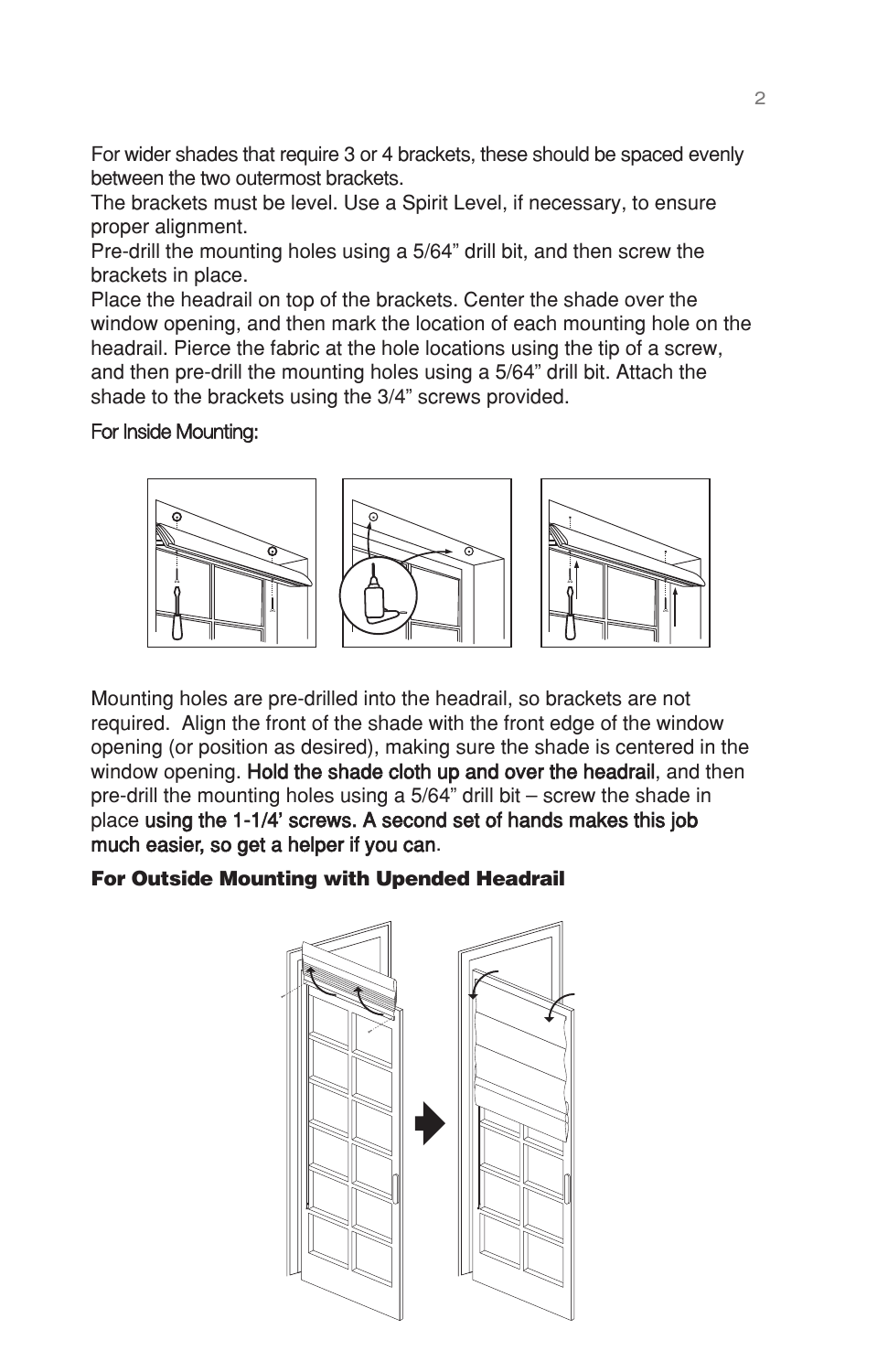Mounting holes are pre-drilled in the headrail, so brackets are not required. Position the shade as desired over the window opening; making sure that it is level - use a Spirit Level if necessary to assure proper alignment. Hold the shade cloth up and over the head rail, and then pre-drill the mounting holes using a 5/64" drill bit - screw the shade in place using the 1-1/4" screws. A second set of hands makes this job much easier, so get a helper if possible.

#### How to Operate

To raise or lower the shade, push up or pull down on the bottom rail.

# Custom Cordless Roman Shade

#### **Step 1. Check Package Contents**

Missing part? Call 1-800-264-1190 Mounting hardware kit includes the following:

| Part                                               | Quantity                                                                                                            |  |
|----------------------------------------------------|---------------------------------------------------------------------------------------------------------------------|--|
| <b>Mounting Bracket</b>                            | 2 (for shades 24" to 36" wide)<br>3 (for shades 361/s" to 54" wide)<br>4 (for shades $54\frac{1}{8}$ " to 84" wide) |  |
| 1 <sup>/8</sup> Screws                             | 2 per bracket                                                                                                       |  |
| <b>Control Handle</b><br>(attaches to bottom rail) |                                                                                                                     |  |

Note:oneextrascrewofeachnotedsizeisincludedforconvenience

#### **Step 2.** Tools Required

Screwdriver, tape measure, pencil, drill, step ladder. . OTE USEPLASTICANCHORSFORDRYWALLORPLASTER MOUNTINGNOTINCLUDED

RILLITSEORSCREW\$ISEAO DRILL RITEORWALL ANCHORS **USE O DRILLBIT** 

#### **Step 3.** Attach Pleat Stiffeners

If the Pleat Stiffeners are not pre-attached, snap them onto the bottom hem as illustrated, by pressing down firmly on each end of each stiffener. Do not press down in the center of the stiffener as it can break. The bottom pleat must have rigidity in order for the shade to function properly.



### **Step 4.** Bracket Location and Installation

Your shade may be installed either inside the window frame or outside the window frame. A mounting bracket should be positioned about 1" to 6" from each end of the head rail. For wider shades that require 3 or more brackets, these should be spaced evenly between the two outermost brackets. Always position the brackets such that there is no interference with the cords and mechanisms inside the head rail. The procedure outlined below will assure proper bracket placement.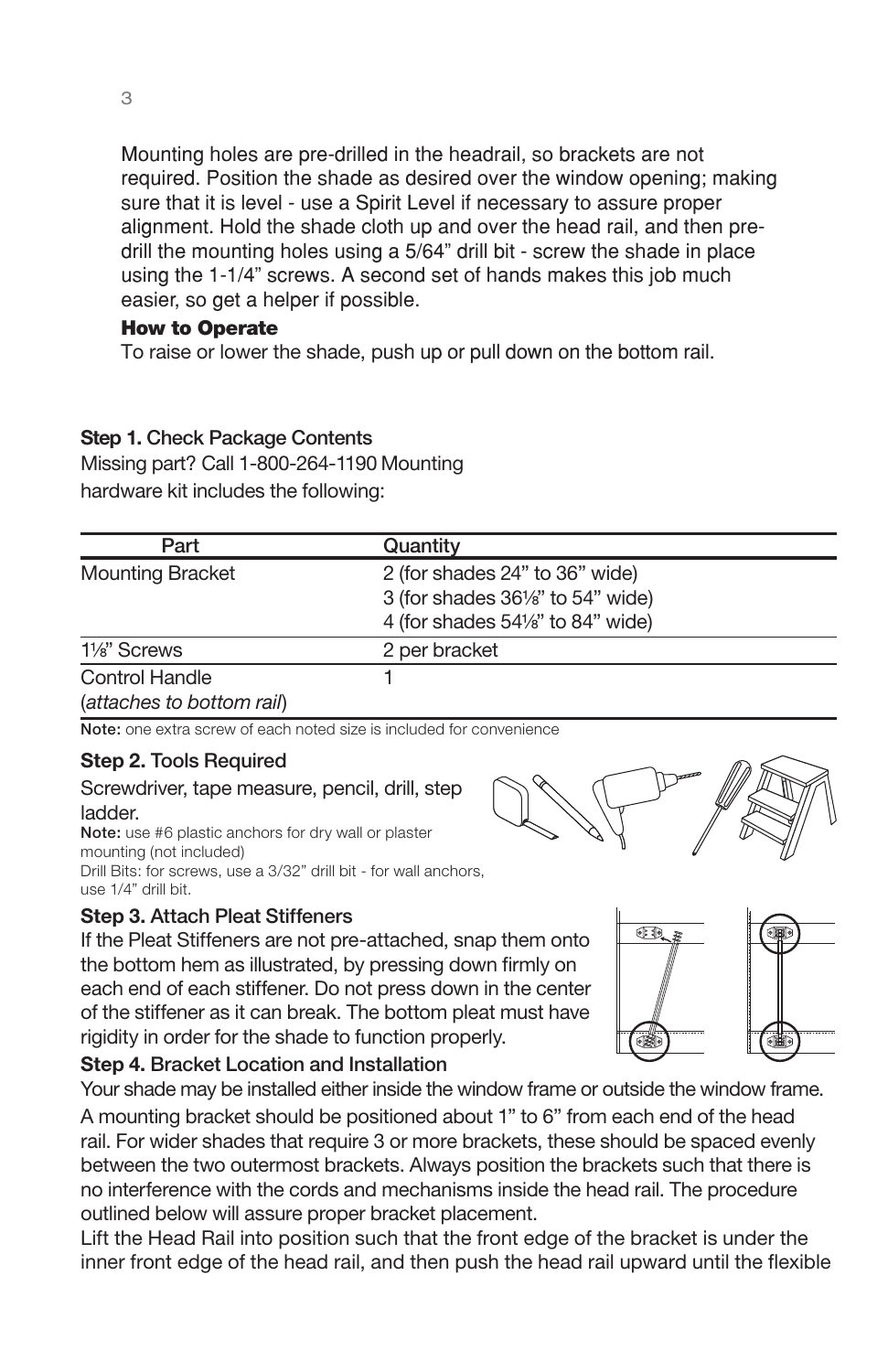Lift the Head Rail into position such that the front edge of the bracket is under the inner front edge of the head rail, and then push the head rail upward until the flexible



tab at the bottom of each bracket snaps onto the back of the head rail. Check carefully to assure that each bracket is properly secured.

#### For Outside Mounting:

Attach the brackets to the head rail as described above. Hold the shade level at the height desired and center it over the window opening. Mark the exact location of each bracket with a pencil.

Remove the brackets from the head rail and position the top of each bracket at the marked location and screw each bracket into the wall or window molding using the 11/8" screws, pre-drill the screw holes using a 5/64" drill bit.



#### For Inside Mounting:

Clip the brackets onto the head rail as described above. Hold the shade in place and make a pencil mark at the rear of each bracket where it contacts the inside of the window frame.

Remove the brackets from the head rail and align them with the marks. Attach each bracket using the 11/8 " screws, pre-drill the screw holes using a  $\frac{5}{6}$  4" drill bit.







# **Step 5.** Securing the Head Rail

Place the head rail on the brackets as described in Step 4 above, and lock in place. Check carefully to assure that each bracket is properly secured.

#### **Step 6.** Attach Handle / How to Operate

Attach the handle to the bottom of the shade as illustrated. The handle is designed to minimize contact with the shade fabric. Always raise and lower the shade slowly to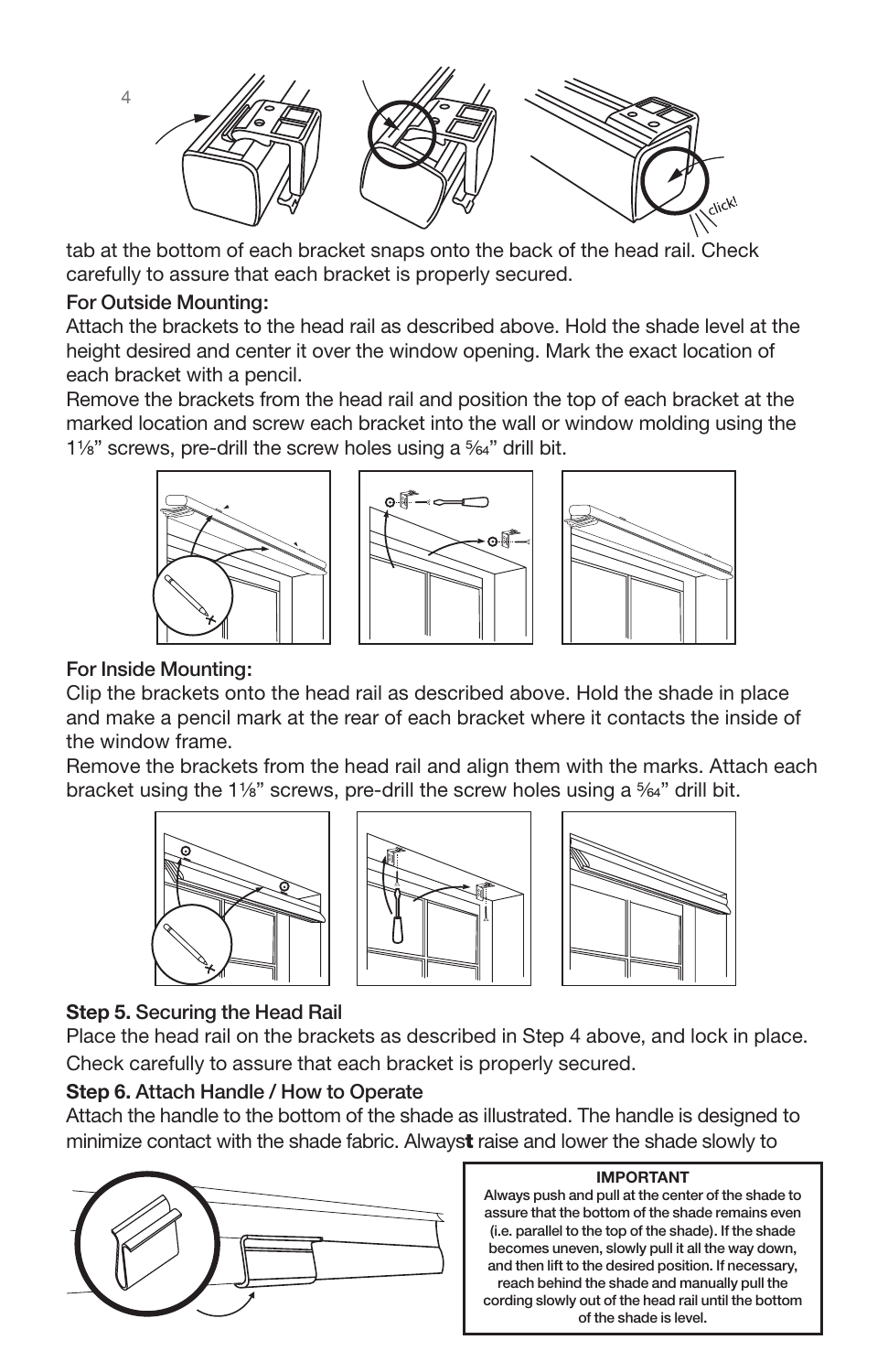

#### **IMPORTANT**

Always push and pull at the center of the shade to assure that the bottom of the shade remains even (i.e. parallel to the top of the shade). If the shade becomes uneven, slowly pull it all the way down, and then lift to the desired position. If necessary, reach behind the shade and manually pull the cording slowly out of the head rail until the bottom of the shade is level.

#### **Step 6.** Attach Handle / How to Operate

assure that the fabric gathers neatly. Attach the handle to the bottom of the shade as illustrated. The handle is designed to minimize contact with the shade fabric. Always raise and lower the shade slowly to

To lower the shade: grip the handle and slowly pull straight down.

To raise the shade: put one hand under the handle (palm facing up) and lift slowly until the desired height is reached.

#### Cleaning your Shades

To clean the shade fabric, use a feather duster or vacuum lightly using the soft brush attachment.

For 100% Polyester, Cotton/Poly blends and 100% Cotton or 100% Linen fabrics you may: Spot clean with warm soapy water using mild detergent and a clean sponge. Air dry, and then steam or iron.

#### Ironing

100% Polyester: If necessary, steam polyester or gently iron on a low heat setting to remove stubborn wrinkles. 100% polyester fabrics release wrinkles easily. Steam or iron on the polyester/synthetic fabrics setting (low), but be aware that polyester will melt if the iron is too hot.

Cotton/Poly Blends: If necessary, gently iron on a blended fabric (medium) setting to remove stubborn wrinkles.

100% Cotton and 100% Linen: If necessary, gently iron on a cotton (high) setting to remove stubborn wrinkles

# Fabric Care Instructions

The packaging and shipping of soft treatments frequently results in minor wrinkling of the fabrics used.

There are different characteristics and handling needs for the variety of fabrics offered in this program.

Please refer to the descriptions below for guidance on how to remedy minor wrinkles upon delivery.

First, allow all items to hang for a few days so wrinkles relax and begin to fall out.